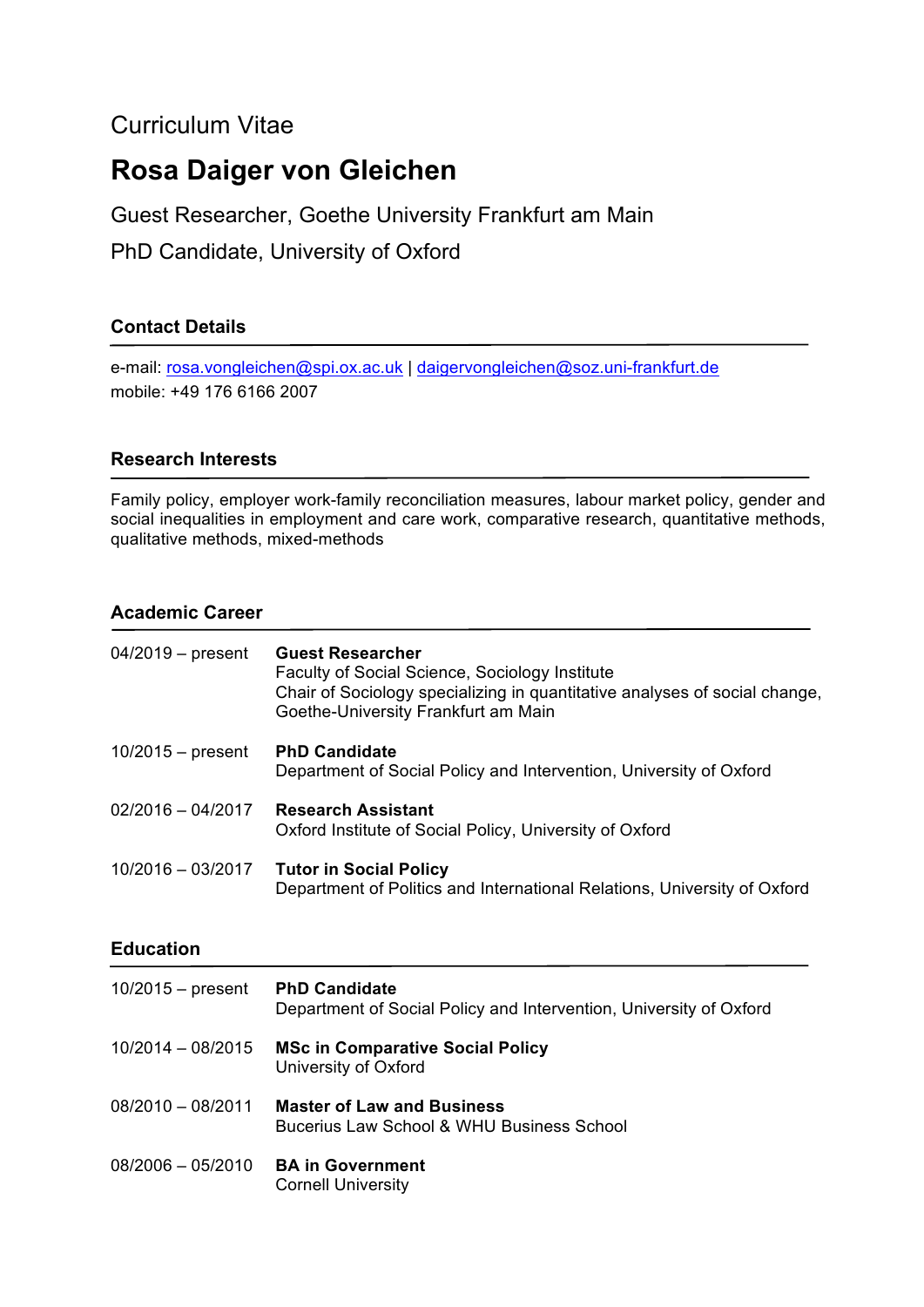#### **Publications**

- Parolin, Z. and Daiger von Gleichen, R. (forthcoming) 'Family Policy in the United States: State-Level Variation in Policy & Poverty Outcomes from 1980 to 2015', in Nieuwenhuis, R. and Van Lacker, W. (eds.) Handbook of Family Policy. Basingstoke, UK: Palgrave Macmillan.
- Daiger von Gleichen, R. and Seeleib-Kaiser, M. (2018) 'Family Policies and the Weakening of the Male Breadwinner Model', in Shaver, S. (ed.) Handbook on Gender and Social Policy. Cheltenham, UK: Edward Elgar, pp. 273–307.
- von Gleichen, R., Barker, C., Bowen, C., Larsen, O., Shillabeer, O., Tan, G. Y., Wong, W. M. and Youssef, A. (2016) 'Affordable childcare when you need it? Childcare opening hours in the context of the Childcare Act 2016', *OxPolicy*, (May 2016).

#### **Conference Papers**

- Daiger von Gleichen, R. and Parolin, Z. (2018) 'Varieties of Liberalism? A Comparative Analysis of Family Policy & Poverty Outcomes across the 50 United States', Conference Paper: Presented on Jul 16, 2018 at the XIX ISA World Congress of Sociology. Toronto.
- Daiger von Gleichen, R. (2018) 'Employer work-family policies: the importance of skills and statutory context', Conference Paper: Presented on Jun 21, 2018 at the Work and Family Researchers Network Conference. Washington, DC.
- von Gleichen, R. and Seeleib-Kaiser, M. (2017) 'Family Policies and the Weakening of the Male Breadwinner Model', Conference Paper: Presented on June 30, 2017 at the 29<sup>th</sup> Annual Conference of the Society for the Advancement of Socio-Economics. Lyon.
- von Gleichen, R. (2017) 'Varieties of Liberalism? A comparative analysis of family policies in U.S. States', Conference Paper: Presented on Jun 30, 2017 at the 29<sup>th</sup> Annual Conference of the Society for the Advancement of Socio-Economics. Lyon.

#### **Selected Presentations**

- 'Family policy in the US and UK: Investigating variety, and the relationship between state and employer family policy', presented on Oct 23, 2018 at the Sociology Colloquium at the Department of Sociology, University of Frankfurt. Frankfurt am Main, Germany.
- 'Varieties of Liberalism? A Comparative Analysis of Family Policy & Poverty Outcomes across the 50 United States', Presented with Zachary Parolin on May 30, 2018 at the Family Policy Research Group, Department of Social Policy and Intervention, University of Oxford. Oxford, United Kingdom.
- 'Investigating the significance of skills for occupational family policies', Presented on Mar 19, 2018 at the ESPAnet PhD Conference and Expert Workshop: New Trends in the Development of Work-Family Policies, Gender and Care – Causes, Dynamics and Consequences. Hamburg, Germany.
- 'Why Employers Help Families: Determinants of occupational family policy in the United Kingdom and United States' Presented on Nov 29, 2017 at the Hans Böckler Stiftung WSI-Herbstforum. Berlin, Germany.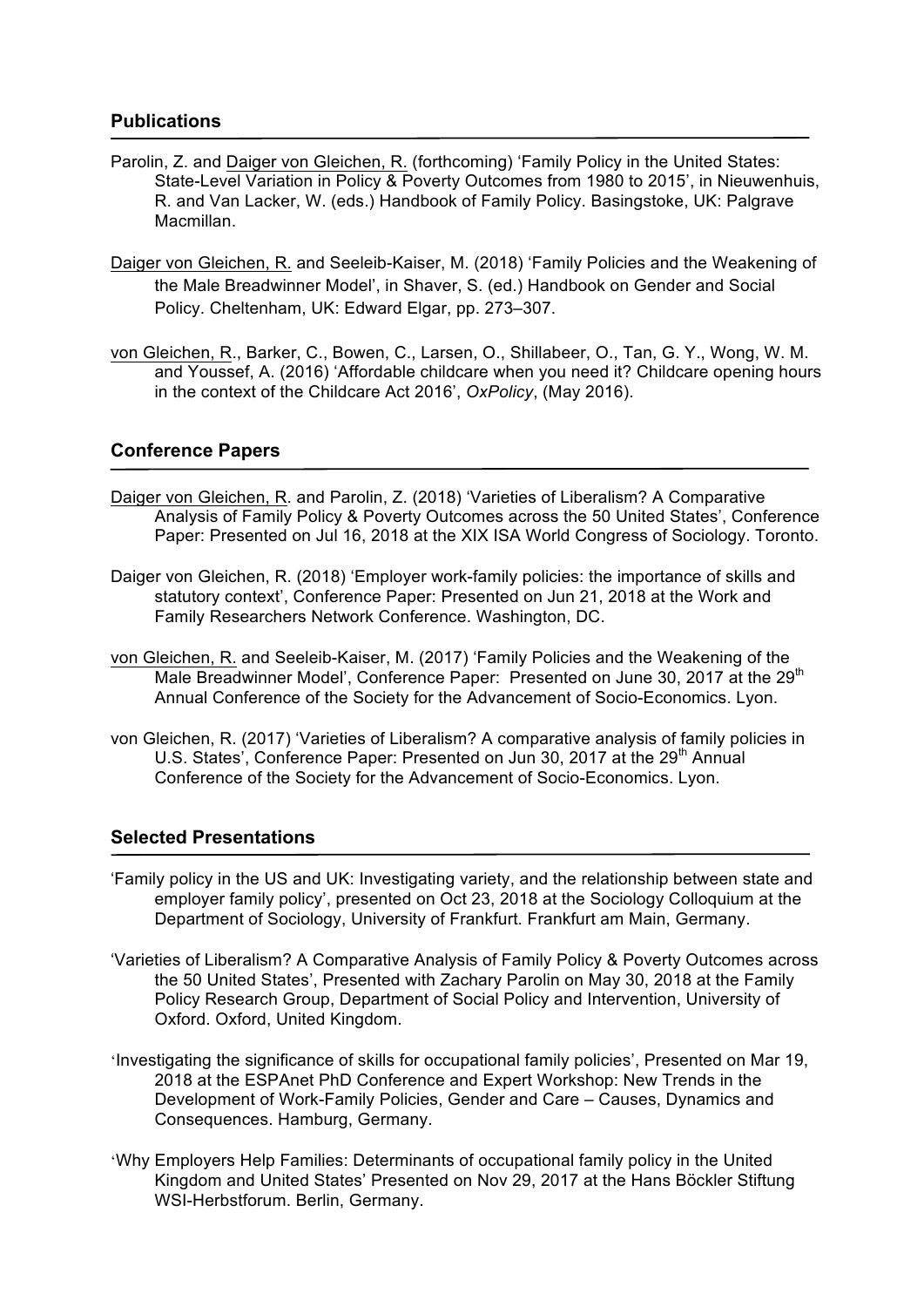'A comparative analysis of family policies at the US state level', Presented on Oct 29, 2016 at the Politics of Social Policy Research Group, Department of Social Policy and Intervention, University of Oxford. Oxford, United Kingdom.

#### **Awards and Scholarships**

- 04/2019 **ESRC Better Lives Finalist**, awarded by the Economic and Social Research Council (UK) for outstanding non-academic writing that communicates how social science can improve people's lives.
- 04/2019 present **Heinrich Böll Doctoral Scholarship**, awarded by the Heinrich Böll Foundation for the pursuit of my doctoral studies at the University of Oxford.
- 10/2014 present **Economic and Social Research Council Scholarship**, awarded by the Economic and Social Research Council (UK) for the pursuit of my master's degree and doctoral studies at the University of Oxford.
	- **Barnett Prize**, awarded by the Department of Social Policy and Intervention, University of Oxford: *Annual prize awarded for the best paper submitted by a research student*. 06/2018
	- **Early Career Workshop Award**, awarded by the Society for the Advancement of Socio-Economics: *Award for an outstanding conference paper by an early career researcher presented at the SASE annual conference.* 06/2017
- 10/2014 08/2015 **Jahresstipendium des Deutschen Akademischen Austauschdienstes**, awarded by the German National Exchange Service (DAAD) for the pursuit of my MSc Degree in Comparative Social Policy at the University of Oxford
- 08/2006 05/2010 **Timothy G. Taylor Undergraduate Scholarship**, awarded by the Timothy G. Taylor Trust for the pursuit of my BA Degree at Cornell **University**

#### **Teaching**

10/2016 – 03/2017 **Social Policy**, University of Oxford (BA level) Topics covered: The Changing Nature of the Welfare Mix, Poverty and Social Exclusion, Health Policy, Education Policy, Family policy, Housing and Homelessness, Labour Market Policy, Social Policy and Immigration

#### **Service to the Profession**

Presider of the paper session "The Context of Specific Professions and Industries", at the Work and Family Researchers Network Conference in Washington, DC. 06/2018